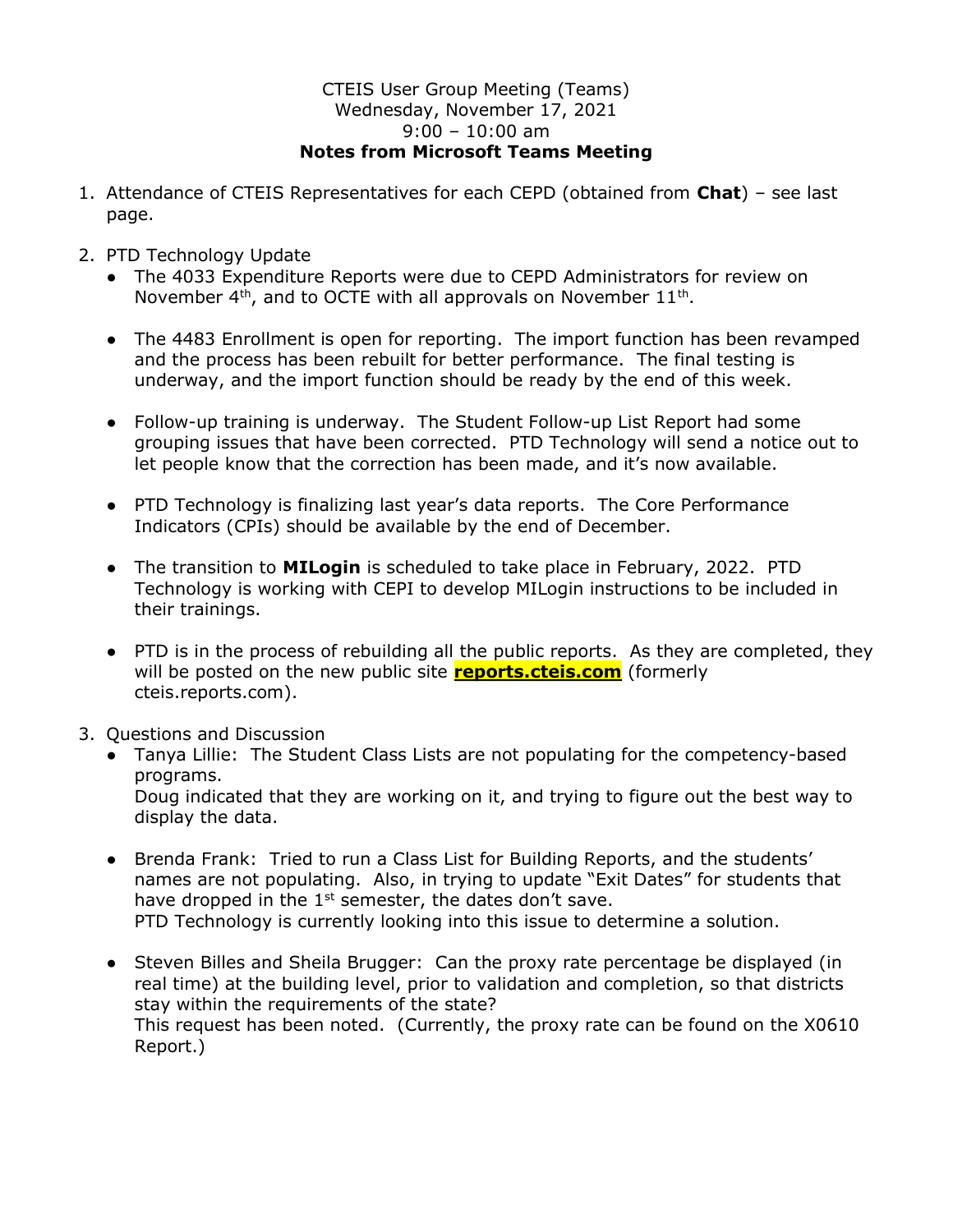- Chris Machiniak: Berrien RESA collects information from the students (phone numbers and contact information of parents, grandparents, etc.) before the end of school. Instructors contact their students for Follow-up.
- Colleen Tennant: Indicated that they get a very poor response rate, using the online form. Jill indicated that this is very common, which is the reason that OCTE traditionally has encouraged phone calls. The online form can help, but to obtain accurate and complete results, districts need to make phone calls.
- DyAnn Steinberger: What year does the 20% proxy rate go into effect? Yincheng indicated that the 20% proxy will be required at the building level, and will be implemented for the 2021-22 data. (See link below for further details.) https://www.michigan.gov/documents/mde/Requirement\_Change\_of\_Followup\_Survey\_Proxy\_Rate\_739532\_7.pdf
- Sam Sallee: How much time is there between the time that the student completes the Follow-up Survey, and the Verification Study? (Students can answer differently within the same day – let alone when time has passed.) Yincheng indicated that students are re-contacted about 3 months after the original survey, and students are reminded to recall their situation from last fall.
- Shannon Williams: Is the proxy rate based on only the students who respond... or on 100% of students? Yincheng indicated that the proxy rate is calculate only based on the students who responded to the survey.
- Follow-up Discussion: There was much discussion concerning best practices to obtain student responses to the Follow-up Survey; the issues encountered; the focus on meeting the requirements, etc.
	- Who has had success? What worked?
	- How can best practices be shared?
	- Phone calls vs electronic responses. (Students prefer to respond electronically.)
	- Is a proxy response better than no response at all?
	- Recommend a "best practices" session by CEPDs who consistently achieve the required percentages.
	- Students don't want to answer or return calls to numbers they don't recognize.
	- Students are reluctant to talk on the phone for any length of time.
	- Parents are more willing to share information about their child.
	- Concentrating on staying within the 20% proxy threshold becomes a "numbers game".
- Jill indicated that the verification study showed that proxy responses were significantly less accurate than actual student responses. OCTE will explore ways to obtain and share best practices and tips for success.
- Sheila Brugger: Where can PIN information be found? Doug indicated that the PIN number can be found in Column M of the Student List Export.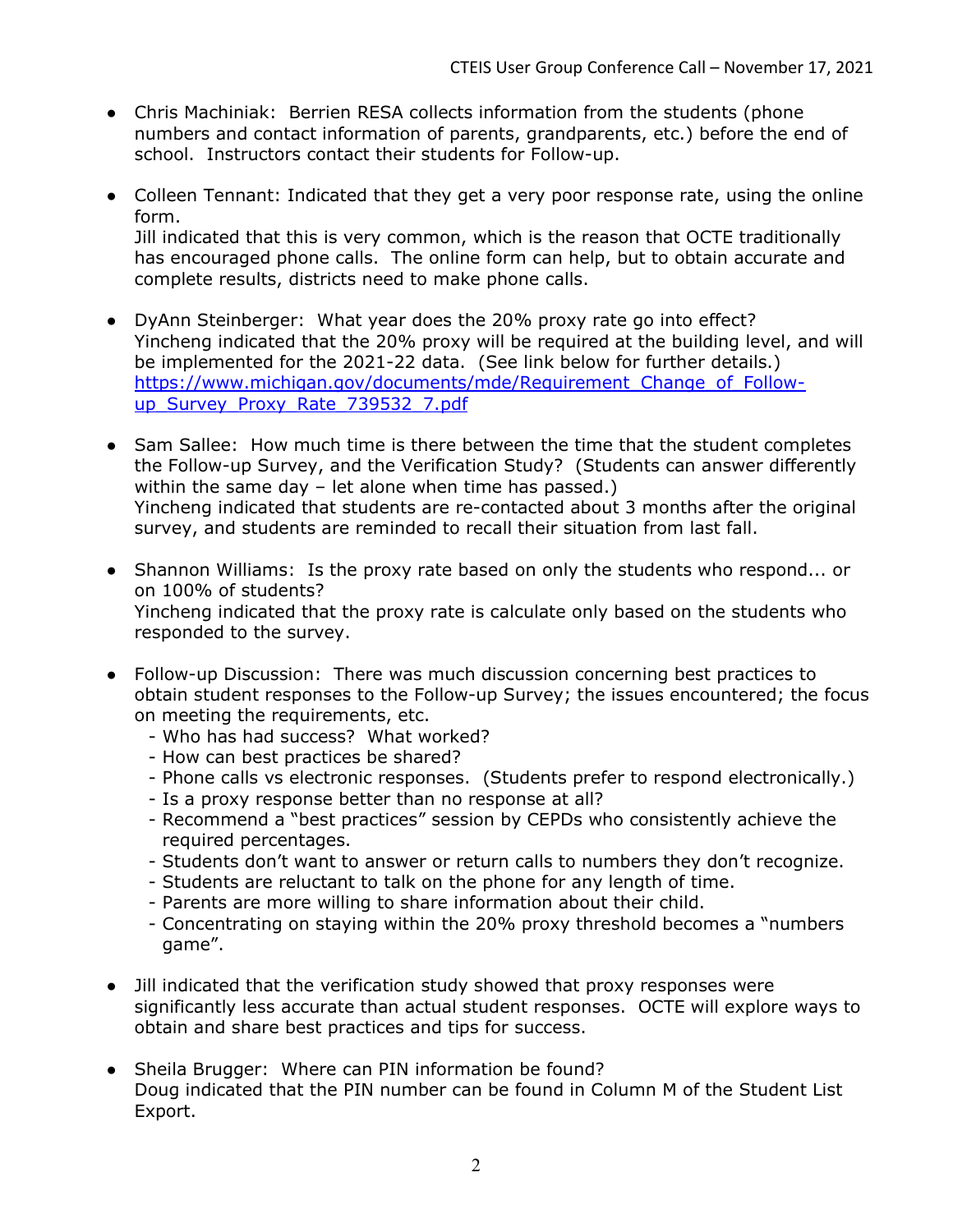- Shannon Williams: Indicated that she had difficulty getting the "filter" to work. Doug indicated that the filter tools may work a little differently, but should be available.
- Jeannine Keck: Students indicated they could not get into the self-survey. Their basic information shows up, but the survey button is not there. Jeannine tried it and indicated that the problem seems to come and go. Doug indicated that initially, there were some intermittent glitches, but he thinks that the problem has been resolved now.

As Always… We encourage the CTEIS User Group, as representatives for their CEPD, to share information gleaned from these conference calls with other CTEIS Users in your respective CEPDs. Forwarding the Notes and information received from the conference calls is a good way to keep everyone informed, and may help to reduce problems, concerns, and errors.

Please see the PTD Technology website below for Minutes of past conference calls and additional information. http://support.cteis.com/Resources/User-Groups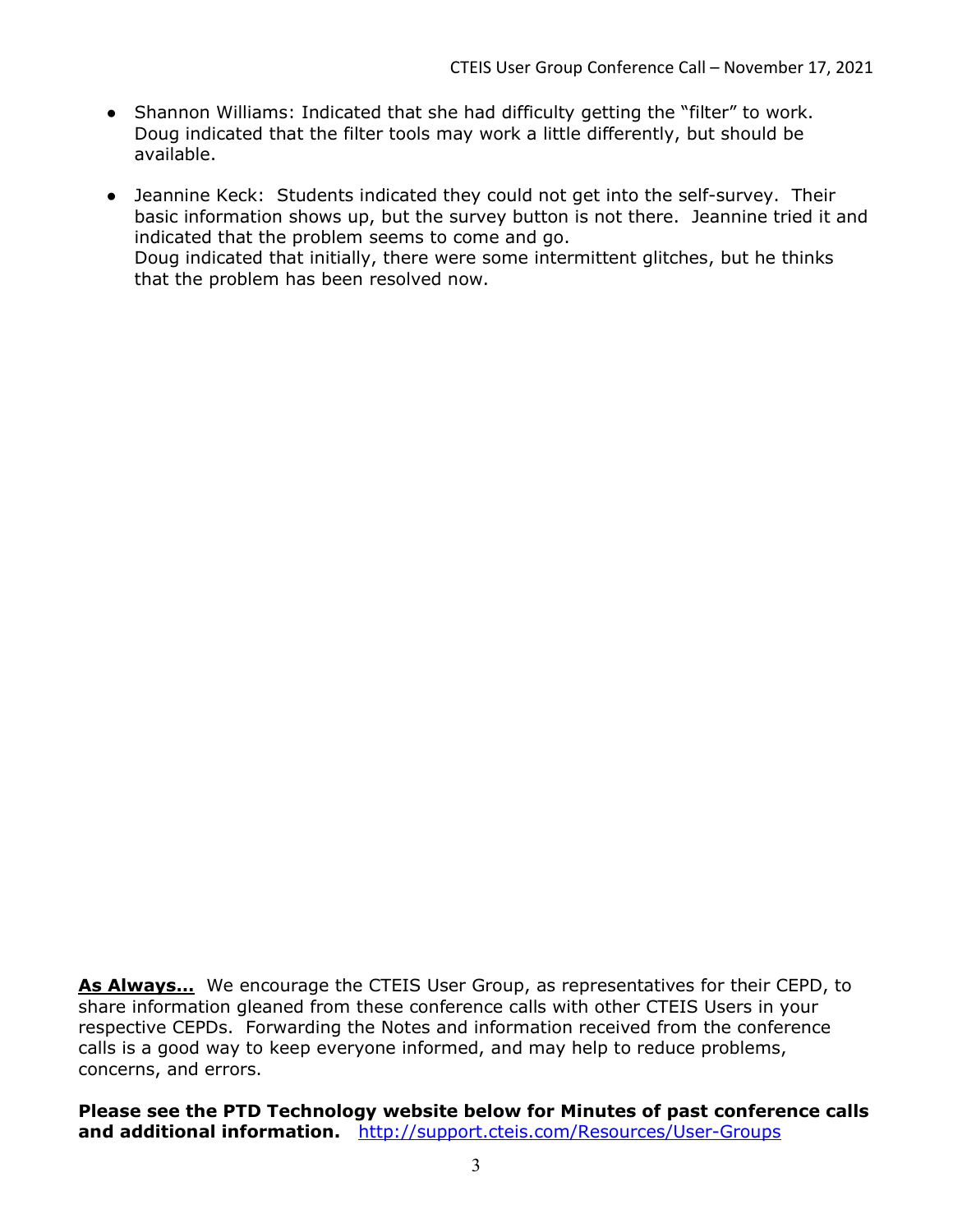## CTEIS User Group Attendance

| <b>CEPD</b> | <b>Last Name</b> | <b>First Name</b> | Representative | 9-22-2021 | 11-17-2021  | 1-19-2022 | 3-09-2022 | 5-4-2022 |  |  |  |  |
|-------------|------------------|-------------------|----------------|-----------|-------------|-----------|-----------|----------|--|--|--|--|
| 01          | O'Leary          | Dawn              |                |           |             |           |           |          |  |  |  |  |
| 02          | Norkol           | Jennifer          |                |           |             |           |           |          |  |  |  |  |
| 03          | Chartier         | Sadie             |                |           |             |           |           |          |  |  |  |  |
| 04          | Hauswirth        | Abbey             |                |           |             |           |           |          |  |  |  |  |
| 05          | Miron            | Jennie            |                |           |             |           |           |          |  |  |  |  |
| 06          | Darling          | Emily             |                |           |             |           |           |          |  |  |  |  |
| 07          | Sanderson        | Hannah            |                |           |             |           |           |          |  |  |  |  |
| 08          | Jaroneski        | Debbie            |                |           |             |           |           |          |  |  |  |  |
| 09          | Kania            | Angie             |                |           |             |           |           |          |  |  |  |  |
| 10          | Tennant          | Colleen           |                |           |             |           |           |          |  |  |  |  |
| 11          | Smolarz          | Lyndsay           |                |           |             |           |           |          |  |  |  |  |
| 12          | Young            | Jay               |                |           |             |           |           |          |  |  |  |  |
| 13          | Zirkle (Hammond) | Stacy             |                |           |             |           |           |          |  |  |  |  |
| 14          | <b>Teske</b>     | Jocelyn           |                |           |             |           |           |          |  |  |  |  |
| 15          | Smith            | Amy Jo            |                |           |             |           |           |          |  |  |  |  |
| 16          | VanDenBoom       | Lori              |                |           |             |           |           |          |  |  |  |  |
| 17          | <b>Myers</b>     | Heidi             |                |           |             |           |           |          |  |  |  |  |
| 18          | Deans            | Kim               |                |           |             |           |           |          |  |  |  |  |
| 19          | Nunn             | Jodie             |                |           |             |           |           |          |  |  |  |  |
| 20          | Graves           | Kelly             |                |           |             |           |           |          |  |  |  |  |
| 21          | Ferrier          | Ashley            |                |           |             |           |           |          |  |  |  |  |
| 22          | Gerlach          | Sharon            | $\times$       |           | $\boxtimes$ |           |           |          |  |  |  |  |
| 23          | Wright           | Becky             |                |           |             |           |           |          |  |  |  |  |
| 24          | <b>Higgins</b>   | Terri             |                |           |             |           |           |          |  |  |  |  |
| 25          | Gordon           | Shelli            |                |           |             |           |           |          |  |  |  |  |
| 26          | Navarro          | Tracy             |                |           | $\boxtimes$ |           |           |          |  |  |  |  |
| 27          | Genaw            | Tammy             | $\times$       |           |             |           |           |          |  |  |  |  |
| 28          | Ball             | Kristen           |                |           |             |           |           |          |  |  |  |  |
| 29          | Villarreal       | Norma             | $\times$       | IX        |             |           |           |          |  |  |  |  |
| 30          | Nixon            | Nicole            |                |           |             |           |           |          |  |  |  |  |

\*Note: If you participated in the November 17, 2021 Microsoft Teams meeting, and your CEPD is not checked, please email Joan Church to be added to the attendance list.